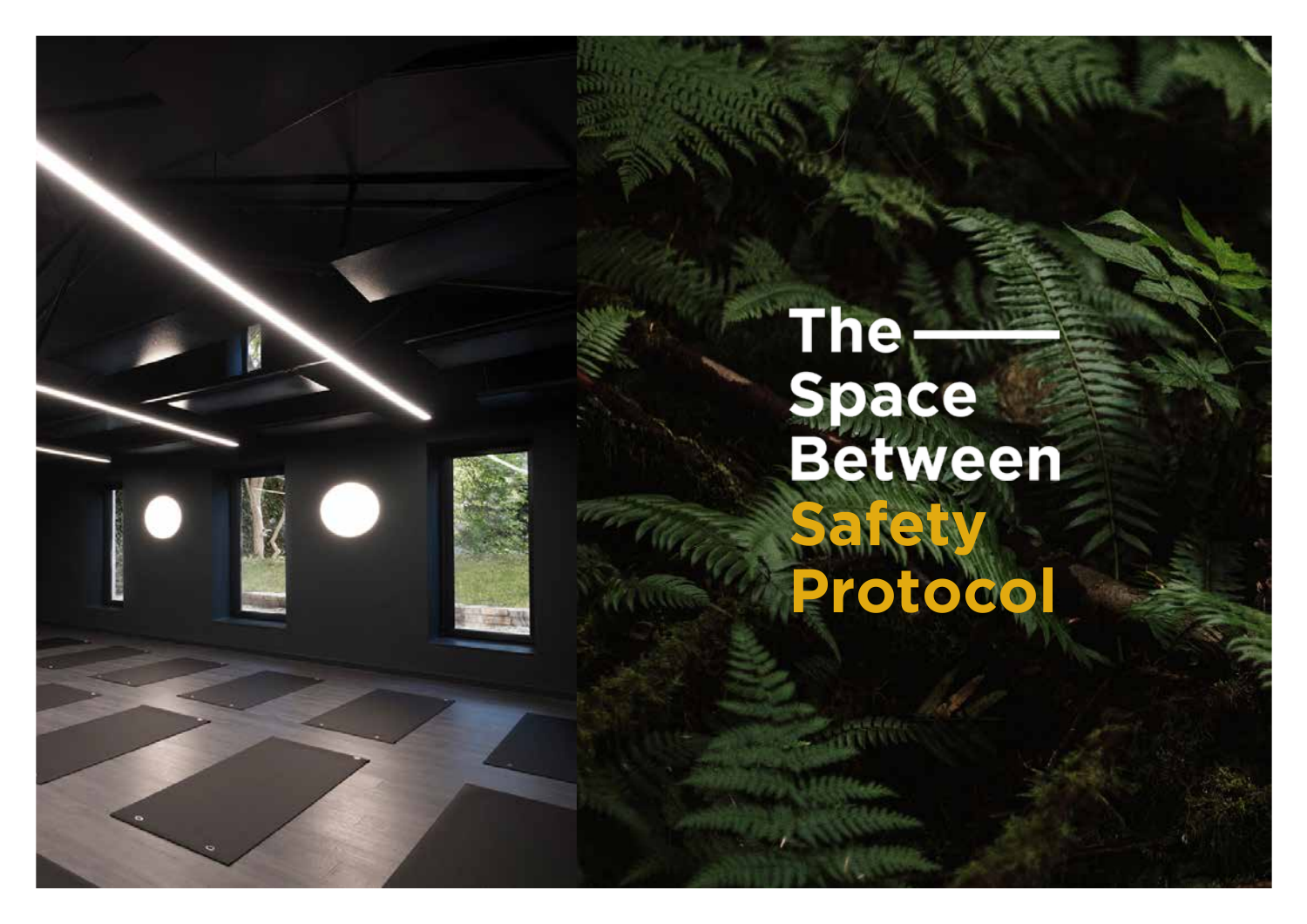# **Safety Protocol Space** Flow 2020



Automated Hand Sanitizer  $\bullet$ Pump Hand Sanitizer ∙ Studio Here Flow Studio Now Flow Yoga Mat

 $The *__*$ **Space Between**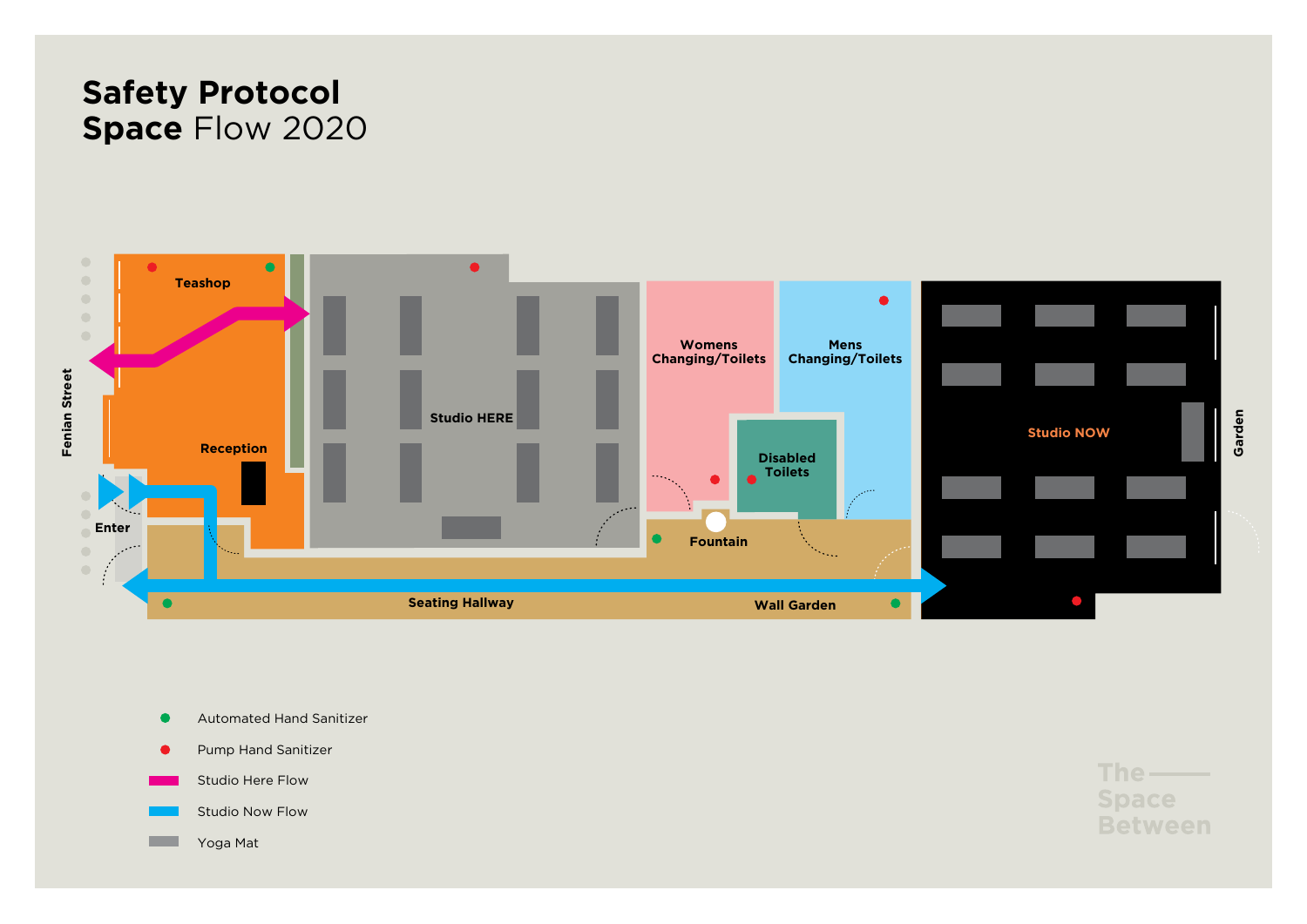## **The Space Between Safety Protocol**

Please note the following hygiene and physical measures that will be implemented in the Space.

We'll be heavily reliant on your compliance for these measures to be effective in maintaining your safety.

Together, we will find a rhythm with our own collective behaviour that ensures we follow best practice in keeping ourselves and other safe, focusing on hygiene around the flow of people in and out of the building.

We're extremely lucky that we have three front doors to the building and two separate studio spaces which allows us to operate a strict & safe protocol for usage.

### **Entering the Building:**

- Please refer to floor plan map as a visual reference for doorways, entry points and flow throughout the building
- Each door has a circular sticker clearly stating which studio door it represents eg Studio Here or Studio Now
- Doors will be open where possible, to allow you to enter freely and without having to touch anything.
- We will not be operating normal waiting areas while this is ongoing.
- We encourage you to come 10 mins before or on time to class and enter the building safely.
- Unfortunately, you cannot come earlier than above to keep the number of people in the Space at the safest level.
- Please maintain social distancing upon entering and moving around the Space.
- When waiting outside of the Space, please also maintain distance until it is your turn to enter
- Classes will be timetabled so there are no crossover of people entering and leaving.
- Your teacher will be there to ensure the safe flow of people and that the building is cleared for cleaning after every class.

### **Flow for entering Studio Here: (Front Studio – White)**

- Front room Yoga classes will be accessed through the Denzille Lane (Teashop) door
- The door has a sticker stating 'Studio Here Enter'
- This will be open 10 mins before classes, where you will be welcomed by the class teacher and asked to come directly to a mat space, filling the room from the rear. (Please bring your own mat)
- You may leave your bag, jacket, any other personal belongings in the tea-shop. If there's no room you may bring them into class.
- From Studio Here, you can use the toilet facility one at a time. We have a female/ male and unisex toilet available.
- After class, exit safely the exact same route/door you entered, observing social distancing.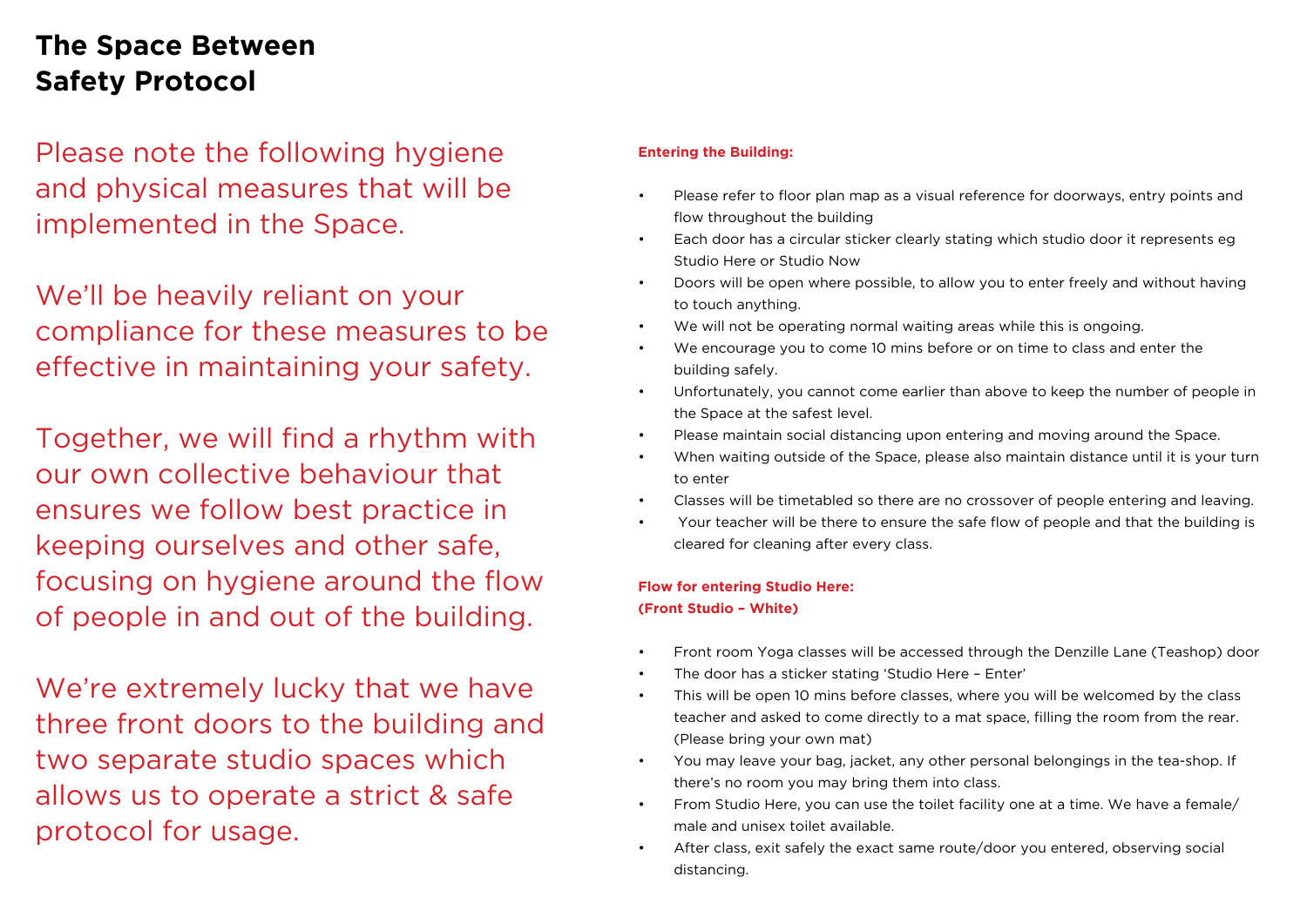

### **Flow for entering Studio Now: (Back Studio – Black)**

- Back room Yoga classes should be accessed at the main front door
- The door has a sticker stating 'Studio Now Enter'
- This will be open 10 mins before classes, where you will be welcomed by the class teacher and asked to come directly to a mat space, filling the room from the rear (Please bring your own mat)
- You may leave your bag/jacket/any other personal belongings along the bench in the hallway where we've clearly marked out two metre spacings.
- From Studio Now, you can use the toilet facility one at a time. We have a female/male and unisex toilet available.
- After class, exit safely through the main corridor and out the fire exit door at the end of that corridor, observing social distancing.

### **Common Area:**

- The Teashop space will be emptied of most furniture to accommodate safe social distancing and a place to keep your gear – the space will not be usable in the typical way and there is no waiting or gathering permitted before or after class.
- The Hallway will be clearly marked with two metre spacing for you to leave your bag/ jacket or other personal belongings. You will also be able to bring these into the room if you wish.
- The Bathrooms we'll have a one person per bathroom area policy